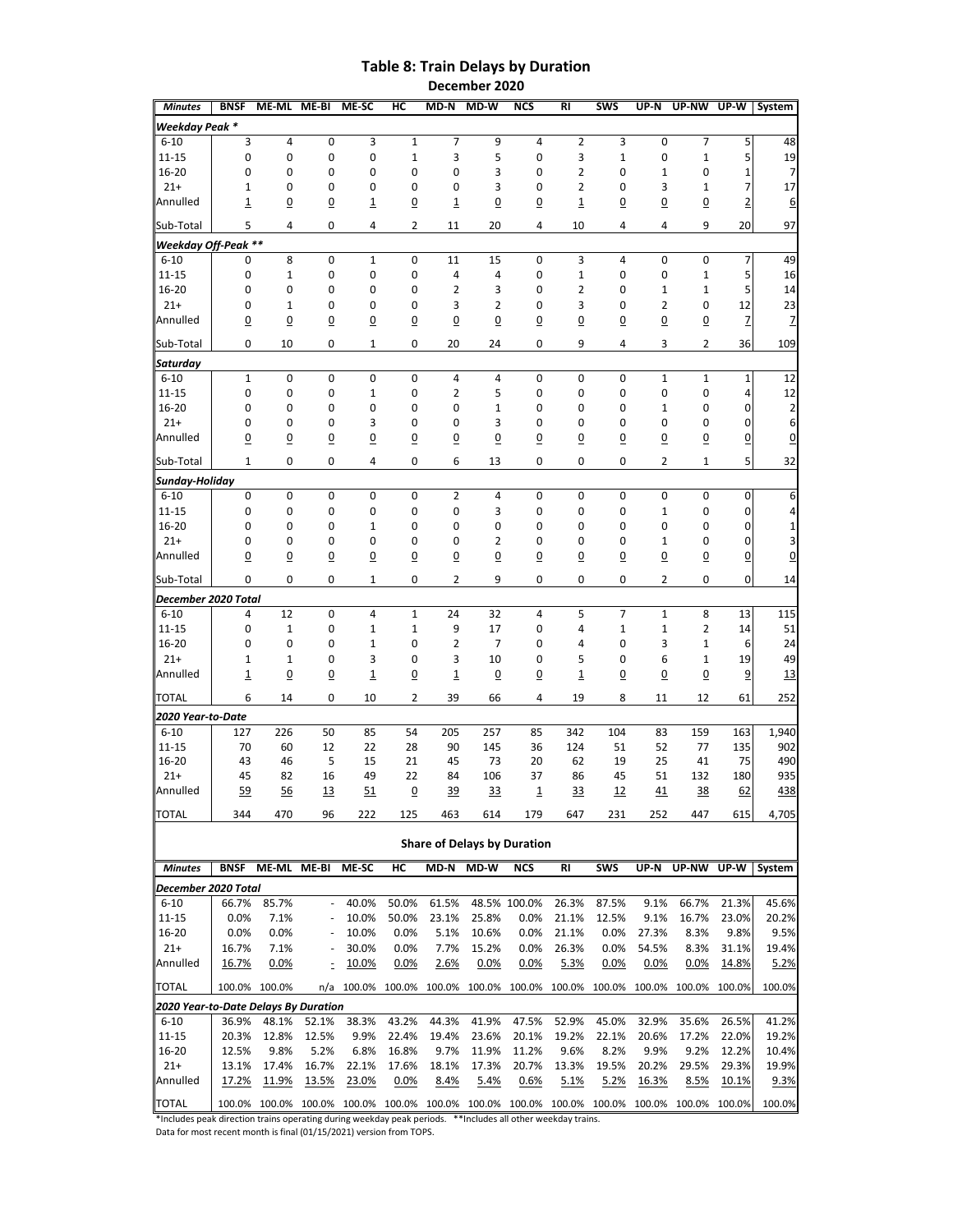|               | <b>Delays</b> |                           |       |        |        |          |       |          |          |       | <b>On-Time Performance</b> |       |       |       |          |       |  |  |  |
|---------------|---------------|---------------------------|-------|--------|--------|----------|-------|----------|----------|-------|----------------------------|-------|-------|-------|----------|-------|--|--|--|
|               |               | $2015 -$<br>2019 vs. 2020 |       |        |        |          |       | $2015 -$ |          |       |                            |       |       |       |          |       |  |  |  |
|               | 2015          | 2016                      | 2017  | 2018   | 2019   | 2019 Avg | 2020  | change   |          | 2015  | 2016                       | 2017  | 2018  | 2019  | 2019 Avg | 2020  |  |  |  |
| <b>IBNSF</b>  | 1,484         | 1,607                     | 1,450 | 2,072  | 1,352  | 1,593    | 344   | $-1,008$ | $-74.6%$ | 94.4% | 94.0%                      | 94.5% | 92.2% | 95.0% | 94.0%    | 97.9% |  |  |  |
| <b>IME-ML</b> | 735           | 598                       | 493   | 497    | 546    | 574      | 470   | -76      | $-13.9%$ | 96.9% | 97.5%                      | 97.9% | 98.0% | 97.8% | 97.6%    | 97.3% |  |  |  |
| <b>ME-BI</b>  | 199           | 142                       | 179   | 175    | 152    | 169      | 96    | $-56$    | $-36.8%$ | 98.2% | 98.7%                      | 98.2% | 97.6% | 97.9% | 98.2%    | 98.1% |  |  |  |
| <b>ME-SC</b>  | 293           | 258                       | 275   | 206    | 192    | 245      | 222   | 30       | 15.6%    | 98.3% | 98.5%                      | 98.3% | 98.5% | 98.6% | 98.5%    | 98.2% |  |  |  |
| <b>IHC</b>    | 151           | 101                       | 121   | 189    | 216    | 156      | 125   | -91      | $-42.1%$ | 90.2% | 94.2%                      | 93.2% | 89.4% | 87.9% | 91.0%    | 89.6% |  |  |  |
| <b>MD-N</b>   | 915           | 951                       | 1,089 | 1,265  | 1,448  | 1,134    | 463   | -985     | $-68.0%$ | 94.9% | 94.6%                      | 93.8% | 92.7% | 91.9% | 93.6%    | 95.8% |  |  |  |
| <b>IMD-W</b>  | 620           | 875                       | 761   | 733    | 841    | 766      | 614   | $-227$   | $-27.0%$ | 96.4% | 94.9%                      | 95.5% | 95.7% | 95.1% | 95.5%    | 94.7% |  |  |  |
| <b>INCS</b>   | 348           | 307                       | 333   | 367    | 292    | 329      | 179   | $-113$   | $-38.7%$ | 93.8% | 94.5%                      | 94.0% | 92.9% | 94.3% | 93.9%    | 91.7% |  |  |  |
| IRI           | 600           | 847                       | 946   | 1,053  | 1,668  | 1,023    | 647   | $-1,021$ | $-61.2%$ | 97.1% | 96.1%                      | 95.7% | 94.8% | 92.0% | 95.1%    | 95.8% |  |  |  |
| <b>I</b> sws  | 436           | 380                       | 403   | 580    | 555    | 471      | 231   | -324     | $-58.4%$ | 94.5% | 95.2%                      | 94.9% | 92.7% | 93.0% | 94.1%    | 94.0% |  |  |  |
| <b>IUP-N</b>  | 508           | 446                       | 572   | 691    | 955    | 634      | 252   | $-703$   | $-73.6%$ | 97.5% | 97.8%                      | 97.2% | 96.6% | 95.3% | 96.9%    | 98.1% |  |  |  |
| llUP-NW       | 718           | 695                       | 905   | 951    | 1,346  | 923      | 447   | -899     | $-66.8%$ | 96.2% | 96.3%                      | 95.1% | 94.9% | 93.0% | 95.1%    | 96.7% |  |  |  |
| lUP-W         | 789           | 846                       | 1,014 | 1,462  | 1,328  | 1,088    | 615   | -713     | $-53.7%$ | 95.4% | 95.1%                      | 94.1% | 91.5% | 92.3% | 93.7%    | 94.9% |  |  |  |
| System        | 7,796         | 8,053                     | 8,541 | 10,241 | 10,891 | 9,104    | 4,705 | $-6,186$ | -56.8%   | 96.2% | 96.1%                      | 95.8% | 94.8% | 94.6% | 95.5%    | 96.5% |  |  |  |

## **Table 9: Annual Train Delays and On‐Time Performance**

**2015 ‐ 2020**

Delays data for most recent month is final (01/15/2021) version from TOPS.